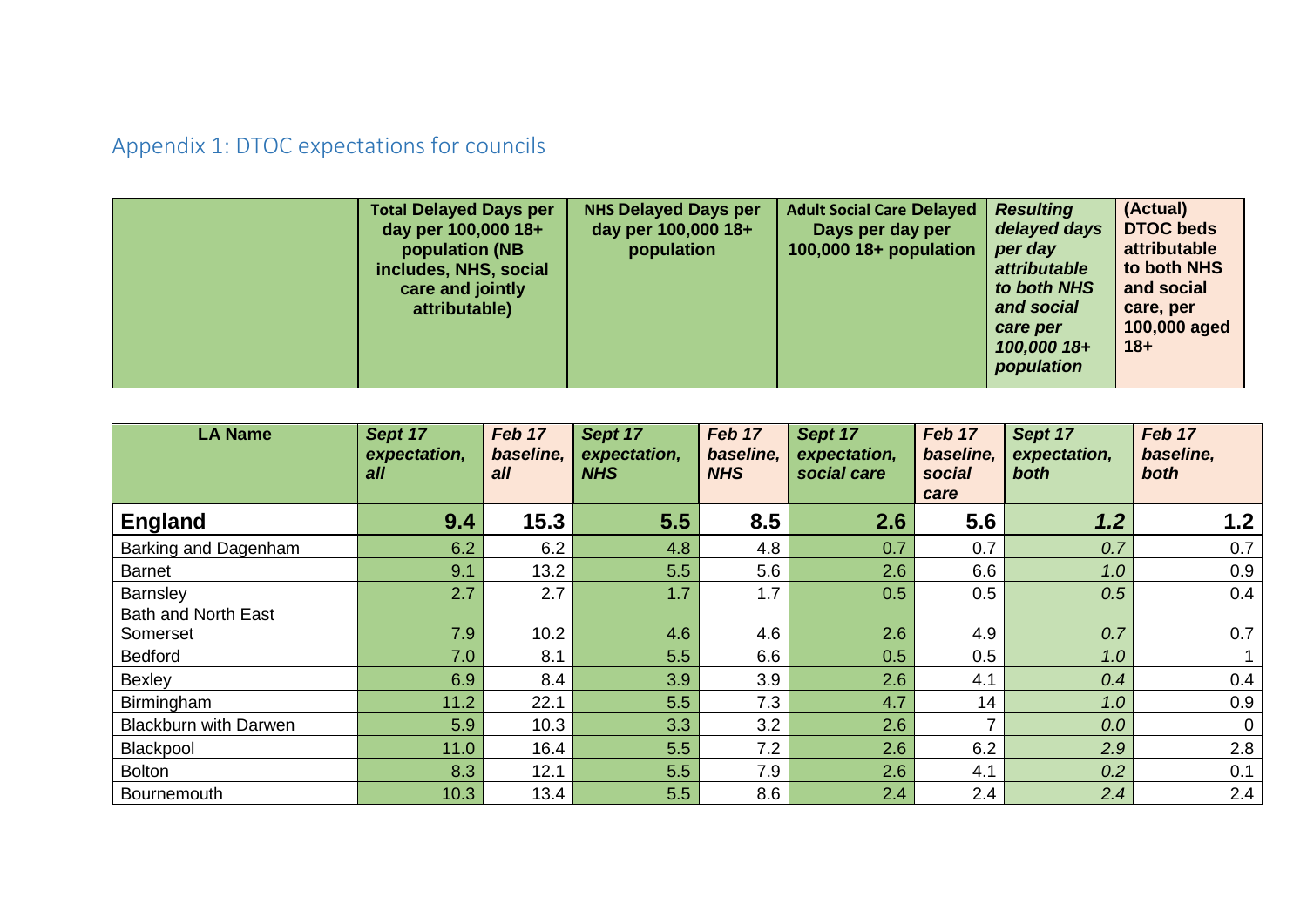| <b>LA Name</b>                   | Sept 17      | Feb 17    | Sept 17      | Feb 17          | Sept 17      | Feb 17         | Sept 17      | Feb 17         |
|----------------------------------|--------------|-----------|--------------|-----------------|--------------|----------------|--------------|----------------|
|                                  | expectation, | baseline, | expectation, | baseline,       | expectation, | baseline,      | expectation, | baseline,      |
|                                  | all          | all       | <b>NHS</b>   | <b>NHS</b>      | social care  | social<br>care | both         | both           |
| <b>Bracknell Forest</b>          | 10.9         | 15.8      | 5.5          | 6.7             | 2.6          | 6.5            | 2.8          | 2.7            |
| <b>Bradford</b>                  | 3.8          | 3.8       | 2.8          | 2.8             | 1.0          |                | 0.0          | $\overline{0}$ |
| <b>Brent</b>                     | 7.0          | 9.4       | 3.9          | 3.9             | 2.6          | 5              | 0.5          | 0.5            |
| <b>Brighton and Hove</b>         | 10.5         | 18.9      | 5.7          | 11.5            | 2.6          | 5.3            | 2.2          | 2.1            |
| Bristol, City of                 | 9.0          | 13.2      | 2.8          | 2.8             | 2.6          | 6.8            | 3.6          | 3.6            |
| <b>Bromley</b>                   | 4.0          | 5.1       | 1.4          | 1.4             | 2.6          | 3.7            | 0.0          | $\mathbf 0$    |
| Buckinghamshire                  | 7.9          | 11.1      | 5.5          | 8.8             | 2.3          | 2.3            | 0.1          | $\mathbf 0$    |
| <b>Bury</b>                      | 11.5         | 22.2      | 5.5          | 7.8             | 4.3          | 12.7           | 1.7          | 1.6            |
| Calderdale                       | 2.4          | 2.4       | 1.2          | 1.2             | 1.2          | 1.2            | 0.0          | $\overline{0}$ |
| Cambridgeshire                   | 10.4         | 17        | 5.5          | 9.7             | 2.6          | 5.1            | 2.3          | 2.2            |
| Camden                           | 7.4          | 7.9       | 5.5          | $6\phantom{1}6$ | 1.9          | 1.9            | 0.0          | $\overline{0}$ |
| <b>Central Bedfordshire</b>      | 6.7          | 8.7       | 5.5          | 7.5             | 0.9          | 0.9            | 0.3          | 0.3            |
| <b>Cheshire East</b>             | 8.8          | 19.8      | 6.1          | 12.3            | 2.6          | 7.4            | 0.1          | 0.1            |
| <b>Cheshire West and Chester</b> | 8.9          | 12.1      | 5.5          | 6.8             | 2.6          | 4.6            | 0.8          | 0.7            |
| City of London                   | Not set      | 25.5      | Not set      | 13.4            | Not set      | 12.1           |              | $\mathbf 0$    |
| Cornwall                         | 15.9         | 36.8      | 8.6          | 17.4            | 6.3          | 18.4           | 1.0          |                |
| County Durham                    | 3.7          | 3.7       | 3.0          | 3               | 0.5          | 0.5            | 0.2          | 0.2            |
| Coventry                         | 15.7         | 24.2      | 8.4          | 16.9            | 2.0          | $\overline{2}$ | 5.3          | 5.4            |
| Croydon                          | 8.5          | 10.4      | 5.5          | 5.7             | 2.6          | 4.4            | 0.4          | 0.3            |
| Cumbria                          | 18.6         | 40.7      | 6.6          | 13.3            | 7.9          | 23.3           | 4.1          | 4              |
| Darlington                       | 6.7          | 7.6       | 5.5          | 6.4             | 1.2          | 1.2            | 0.0          | $\mathbf 0$    |
| Derby                            | 5.1          | 5.1       | 4.3          | 4.3             | 0.9          | 0.9            | $-0.1$       | $\mathbf 0$    |
| Derbyshire                       | 8.5          | 9.4       | 5.5          | 6.2             | 2.6          | 2.8            | 0.4          | 0.4            |
| Devon                            | 12.6         | 23.9      | 8.4          | 17              | 2.6          | 5.3            | 1.6          | 1.5            |
| Doncaster                        | 7.1          | 8.7       | 2.2          | 2.2             | 2.6          | 4.2            | 2.3          | 2.3            |
| <b>Dorset</b>                    | 9.5          | 18.5      | 5.9          | 12              | 2.6          | 5.5            | 1.0          |                |
| <b>Dudley</b>                    | 11.0         | 19.8      | 5.5          | 6               | 4.3          | 12.6           | 1.2          | 1.2            |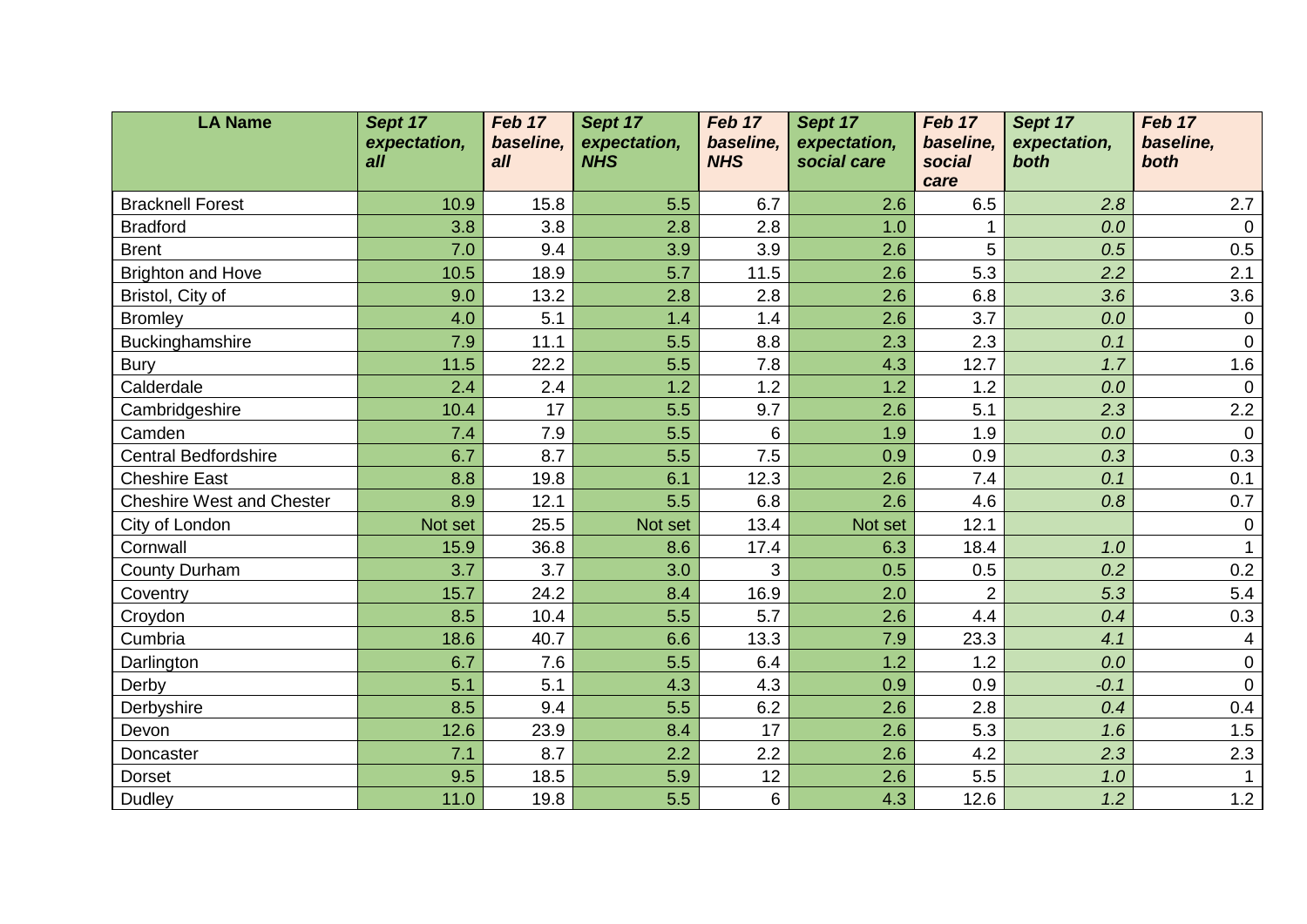| <b>LA Name</b>              | Sept 17      | Feb 17    | Sept 17      | Feb 17     | Sept 17      | Feb 17         | Sept 17      | Feb 17         |
|-----------------------------|--------------|-----------|--------------|------------|--------------|----------------|--------------|----------------|
|                             | expectation, | baseline, | expectation, | baseline,  | expectation, | baseline,      | expectation, | baseline,      |
|                             | all          | all       | <b>NHS</b>   | <b>NHS</b> | social care  | social<br>care | both         | both           |
| Ealing                      | 11.0         | 20.4      | 5.5          | 5.9        | 4.7          | 13.7           | 0.8          | 0.8            |
| East Riding of Yorkshire    | 8.2          | 10.7      | 5.5          | 6          | 2.6          | 4.7            | 0.1          | $\overline{0}$ |
| <b>East Sussex</b>          | 10.9         | 24        | 7.2          | 14.6       | 2.9          | 8.6            | 0.8          | 0.7            |
| Enfield                     | 7.5          | 11.5      | 5.5          | 9.5        | 2.0          | $\overline{2}$ | 0.0          | $\overline{0}$ |
| <b>Essex</b>                | 8.7          | 13.1      | 5.5          | 6.6        | 2.6          | 6              | 0.6          | 0.5            |
| Gateshead                   | 8.2          | 10.3      | 5.5          | 6.2        | 2.6          | 4.1            | 0.1          | $\mathbf 0$    |
| Gloucestershire             | 9.8          | 17.7      | 7.7          | 15.6       | 2.0          | $\overline{2}$ | 0.1          | 0.1            |
| Greenwich                   | 3.6          | 3.7       | 1.0          |            | 2.6          | 2.7            | 0.0          | 0              |
| Hackney                     | 6.4          | 10.2      | 3.8          | 3.8        | 2.6          | 6.4            | 0.0          | $\mathbf 0$    |
| Halton                      | 10.5         | 20.1      | 7.5          | 15.1       | 2.6          | 4.6            | 0.4          | 0.4            |
| Hammersmith and Fulham      | 9.6          | 11.8      | 5.5          | 5.6        | 2.6          | 4.8            | 1.5          | 1.4            |
| Hampshire                   | 11.0         | 21.7      | 5.5          | 8.6        | 4.0          | 11.7           | 1.5          | 1.5            |
| Haringey                    | 8.6          | 9.1       | 5.5          | 5.6        | 2.6          | 3.1            | 0.5          | 0.4            |
| Harrow                      | 8.5          | 9.7       | 5.5          | 6.7        | 1.5          | 1.5            | 1.5          | 1.5            |
| Hartlepool                  | 8.3          | 15.1      | 6.6          | 14.8       | 1.7          | 0.3            | 0.0          | $\mathbf 0$    |
| Havering                    | 6.6          | 6.6       | 5.1          | 5.1        | 1.4          | 1.4            | 0.1          | 0.1            |
| Herefordshire, County of    | 8.3          | 17.6      | 5.5          | 9.4        | 2.8          | 8.2            | 0.0          | $\mathbf 0$    |
| Hertfordshire               | 10.3         | 22.2      | 7.4          | 14.9       | 2.6          | $\overline{7}$ | 0.3          | 0.3            |
| Hillingdon                  | 9.9          | 11.6      | 5.5          | 7.1        | 2.6          | 2.8            | 1.8          | 1.7            |
| Hounslow                    | 6.1          | 6.8       | 3.0          | 2.9        | 2.6          | 3.4            | 0.5          | 0.5            |
| Isle of Wight               | 8.8          | 17.9      | 4.1          | 4.2        | 4.7          | 13.8           | 0.0          | $\mathbf 0$    |
| Islington                   | 8.4          | 9.3       | 5.5          | 6.4        | 2.6          | 2.6            | 0.3          | 0.3            |
| Kensington and Chelsea      | 7.4          | 7.6       | 3.3          | 3.4        | 2.6          | 2.9            | 1.5          | 1.5            |
| Kent                        | 8.7          | 14.8      | 5.5          | 9.5        | 2.6          | 4.8            | 0.6          | 0.5            |
| Kingston upon Hull, City of | 6.1          | 7.8       | 3.4          | 3.4        | 2.6          | 4.4            | 0.1          | $\mathbf 0$    |
| Kingston upon Thames        | 6.3          | 8.2       | 5.5          | 7.4        | 0.8          | 0.8            | 0.0          | $\mathbf 0$    |
| <b>Kirklees</b>             | 8.3          | 8.4       | 5.5          | 5.7        | 1.3          | 1.3            | 1.5          | 1.5            |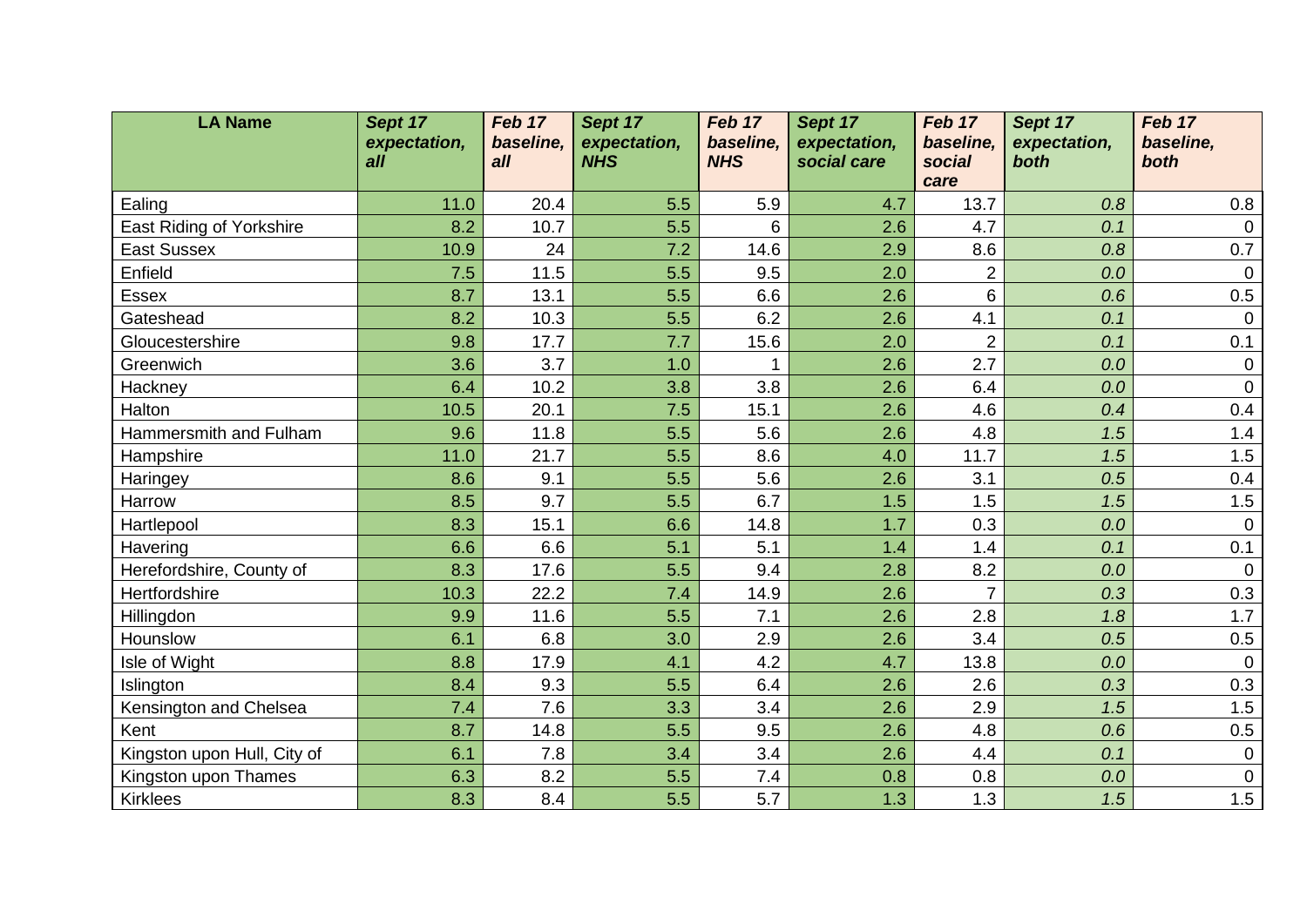| <b>LA Name</b>             | Sept 17      | Feb 17      | Sept 17      | Feb 17     | Sept 17      | Feb 17         | Sept 17      | Feb 17           |
|----------------------------|--------------|-------------|--------------|------------|--------------|----------------|--------------|------------------|
|                            | expectation, | baseline,   | expectation, | baseline,  | expectation, | baseline,      | expectation, | baseline,        |
|                            | all          | all         | <b>NHS</b>   | <b>NHS</b> | social care  | social<br>care | both         | both             |
|                            | 8.2          |             |              |            |              |                |              |                  |
| Knowsley<br>Lambeth        | 4.8          | 10.9<br>4.8 | 4.7<br>3.2   | 4.7<br>3.2 | 2.6<br>1.2   | 5.3<br>1.2     | 0.9<br>0.4   | 0.9<br>0.4       |
| Lancashire                 | 8.8          | 15.2        | 5.5          | 7.4        | 2.6          | 7.1            | 0.7          | 0.6              |
| Leeds                      | 8.5          | 14.1        | 5.5          | 9.4        | 2.6          | 4.4            | 0.4          | 0.3              |
| Leicester                  | 9.4          | 12.2        | 5.5          | 8.3        | 0.9          | 0.9            | 3.0          | $\mathbf{3}$     |
|                            | 8.6          |             | 5.5          | 9.6        | 1.3          |                |              | 1.7              |
| Leicestershire<br>Lewisham |              | 12.6<br>5.1 |              | 3.2        | 1.7          | 1.3<br>1.7     | 1.8<br>0.2   | 0.3              |
|                            | 5.1          |             | 3.2          |            |              |                |              |                  |
| Lincolnshire               | 9.1          | 15.4        | 5.6          | 11.3       | 2.6          | 3.3            | 0.9          | 0.9              |
| Liverpool                  | 8.8          | 11          | 5.5          | 6.9        | 2.6          | 3.6            | 0.7          | 0.6              |
| Luton                      | 3.6          | 3.6         | 3.2          | 3.1        | 0.5          | 0.5            | $-0.1$       | $\mathbf 0$      |
| Manchester                 | 10.4         | 22.1        | 5.5          | 9.6        | 3.9          | 11.5           | 1.0          | 0.9              |
| Medway                     | 8.5          | 11.2        | 5.5          | 6.9        | 2.6          | 4              | 0.4          | 0.3              |
| Merton                     | 3.7          | 3.7         | 1.4          | 1.4        | 1.7          | 1.6            | 0.6          | 0.6              |
| Middlesbrough              | 8.2          | 12.8        | 5.5          | 9.1        | 2.6          | 3.8            | 0.1          | $\mathbf 0$      |
| <b>Milton Keynes</b>       | 8.7          | 15.2        | 6.4          | 12.9       | 2.4          | 2.3            | $-0.1$       | $\mathbf 0$      |
| Newcastle upon Tyne        | 5.0          | 5           | 4.0          | 4.1        | 0.9          | 0.9            | 0.1          | $\mathbf 0$      |
| Newham                     | 3.9          | 3.9         | 2.1          | 2.1        | 1.8          | 1.8            | 0.0          | $\overline{0}$   |
| Norfolk                    | 8.1          | 10          | 5.3          | 5.3        | 2.6          | 4.5            | 0.2          | 0.2              |
| North East Lincolnshire    | 6.6          | 9.5         | 5.5          | 8.4        | 0.8          | 0.8            | 0.3          | 0.3              |
| North Lincolnshire         | 9.7          | 9.7         | 5.1          | 5.2        | 2.3          | 2.3            | 2.3          | 2.2              |
| North Somerset             | 11.3         | 17.6        | 5.5          | 6.3        | 2.8          | 8.3            | 3.0          | $\mathbf{3}$     |
| North Tyneside             | 3.5          | 3.5         | 3.4          | 3.4        | 0.2          | 0.2            | $-0.1$       | $\mathbf 0$      |
| North Yorkshire            | 9.5          | 16.7        | 5.5          | 7.6        | 2.7          | 7.9            | 1.3          | 1.3              |
| Northamptonshire           | 21.9         | 37.8        | 9.9          | 19.9       | 3.0          | 8.9            | 9.0          | $\boldsymbol{9}$ |
| Northumberland             | 6.2          | 6.2         | 5.1          | 5.1        | 1.0          |                | 0.1          | $\mathbf 0$      |
| Nottingham                 | 5.7          | 11.8        | 5.5          | 11.1       | 0.1          | 0.7            | 0.1          | $\mathbf 0$      |
| Nottinghamshire            | 6.8          | 9.1         | 5.5          | 7.9        | 0.7          | 0.7            | 0.6          | 0.6              |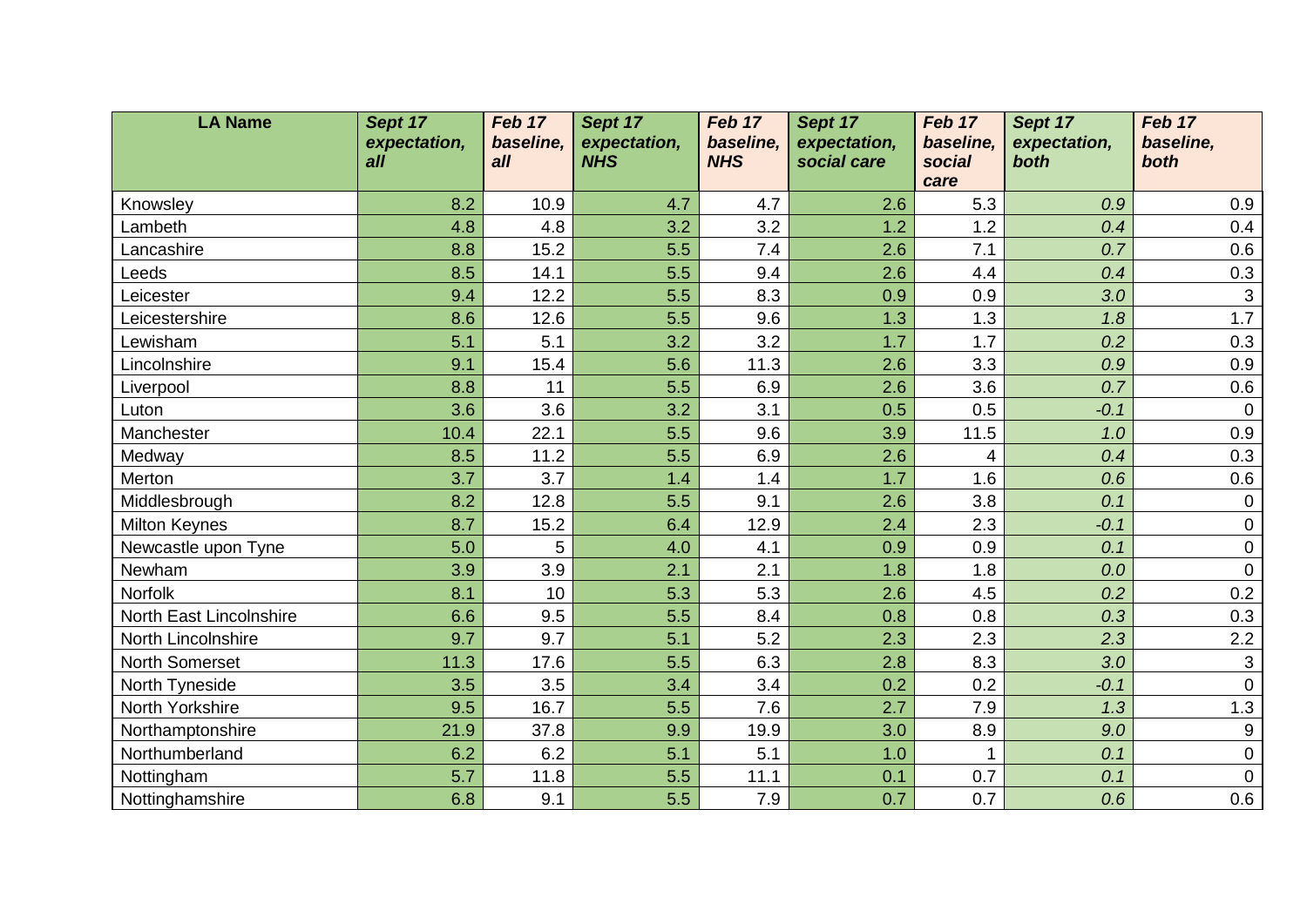| <b>LA Name</b>              | Sept 17      | Feb 17    | Sept 17      | Feb 17           | Sept 17      | Feb 17         | Sept 17      | Feb 17         |
|-----------------------------|--------------|-----------|--------------|------------------|--------------|----------------|--------------|----------------|
|                             | expectation, | baseline, | expectation, | baseline,        | expectation, | baseline,      | expectation, | baseline,      |
|                             | all          | all       | <b>NHS</b>   | <b>NHS</b>       | social care  | social<br>care | both         | both           |
| Oldham                      | 4.2          | 4.2       | 2.7          | 2.6              | 1.5          | 1.6            | 0.0          | $\mathbf 0$    |
| Oxfordshire                 | 24.3         | 35.3      | 9.3          | 18.8             | 2.6          | 4.1            | 12.4         | 12.3           |
| Peterborough                | 6.6          | 13.2      | 6.5          | 13.1             | 0.0          | $\overline{0}$ | 0.1          | 0.1            |
| Plymouth                    | 14.0         | 31.7      | 10.4         | 20.9             | 3.7          | 10.8           | $-0.1$       | $\overline{0}$ |
| Poole                       | 11.3         | 16.7      | 5.5          | 11               | 0.9          | 0.8            | 4.9          | 4.9            |
| Portsmouth                  | 8.6          | 16.6      | 5.5          | 7.7              | 3.0          | 8.8            | 0.1          | $\mathbf 0$    |
| Reading                     | 10.9         | 20        | 5.5          | 9.2              | 2.8          | 8.2            | 2.6          | 2.6            |
|                             |              | 5.1       |              |                  | 0.3          |                |              |                |
| Redbridge                   | 5.1          | 15.5      | 4.8          | 4.8              |              | 0.4            | 0.0          | $\mathbf 0$    |
| <b>Redcar and Cleveland</b> | 8.2          |           | 5.5          | 8.6              | 2.6          | 6.9            | 0.1          | $\mathbf 0$    |
| Richmond upon Thames        | 8.6          | 10.9      | 5.5          | 7.2              | 2.6          | 3.3            | 0.5          | 0.4            |
| Rochdale                    | 3.5          | 3.5       | 2.4          | 2.4              | 1.2          | 1.2            | $-0.1$       | $\overline{0}$ |
| Rotherham                   | 7.7          | 11.2      | 5.5          | $\boldsymbol{9}$ | 1.0          |                | 1.2          | $1.2$          |
| Rutland                     | 3.9          | 3.9       | 3.7          | 3.6              | 0.2          | 0.3            | 0.0          | $\overline{0}$ |
| Salford                     | 15.2         | 31.1      | 7.0          | 14.1             | 4.6          | 13.4           | 3.6          | 3.6            |
| Sandwell                    | 5.7          | 5.7       | 3.1          | 3.1              | 2.2          | 2.2            | 0.4          | 0.5            |
| Sefton                      | 8.6          | 12.7      | 5.5          | 9                | 2.6          | 3.2            | 0.5          | 0.5            |
| Sheffield                   | 21.7         | 37.2      | 10.2         | 20.6             | 2.6          | 7.8            | 8.9          | 8.8            |
| Shropshire                  | 11.2         | 18.9      | 5.5          | 8.5              | 2.6          | 7.3            | 3.1          | $\mathbf{3}$   |
| Slough                      | 6.2          | 6.1       | 4.6          | 4.6              | 1.6          | 1.6            | 0.0          | $\mathbf 0$    |
| Solihull                    | 9.3          | 18.9      | 5.5          | 9                | 3.1          | 9.2            | 0.7          | 0.7            |
| Somerset                    | 10.8         | 23.7      | 5.5          | 11.1             | 3.8          | 11.1           | 1.5          | 1.5            |
| South Gloucestershire       | 9.0          | 11.4      | 5.3          | 5.3              | 2.6          | 5              | 1.1          | 1.1            |
| South Tyneside              | 8.2          | 11.9      | 5.5          | 5.8              | 2.6          | 6.2            | 0.1          | $\overline{0}$ |
| Southampton                 | 11.2         | 23.8      | 5.5          | 10.2             | 4.1          | 12.1           | 1.6          | 1.5            |
| Southend-on-Sea             | 8.4          | 11.3      | 5.5          | 7.6              | 2.6          | 3.5            | 0.3          | 0.3            |
| Southwark                   | 6.5          | 7.5       | 3.5          | 3.5              | 2.6          | 3.7            | 0.4          | 0.4            |
| St. Helens                  | 6.6          | 6.5       | 4.5          | 4.5              | 2.1          | $\overline{2}$ | 0.0          | $\overline{0}$ |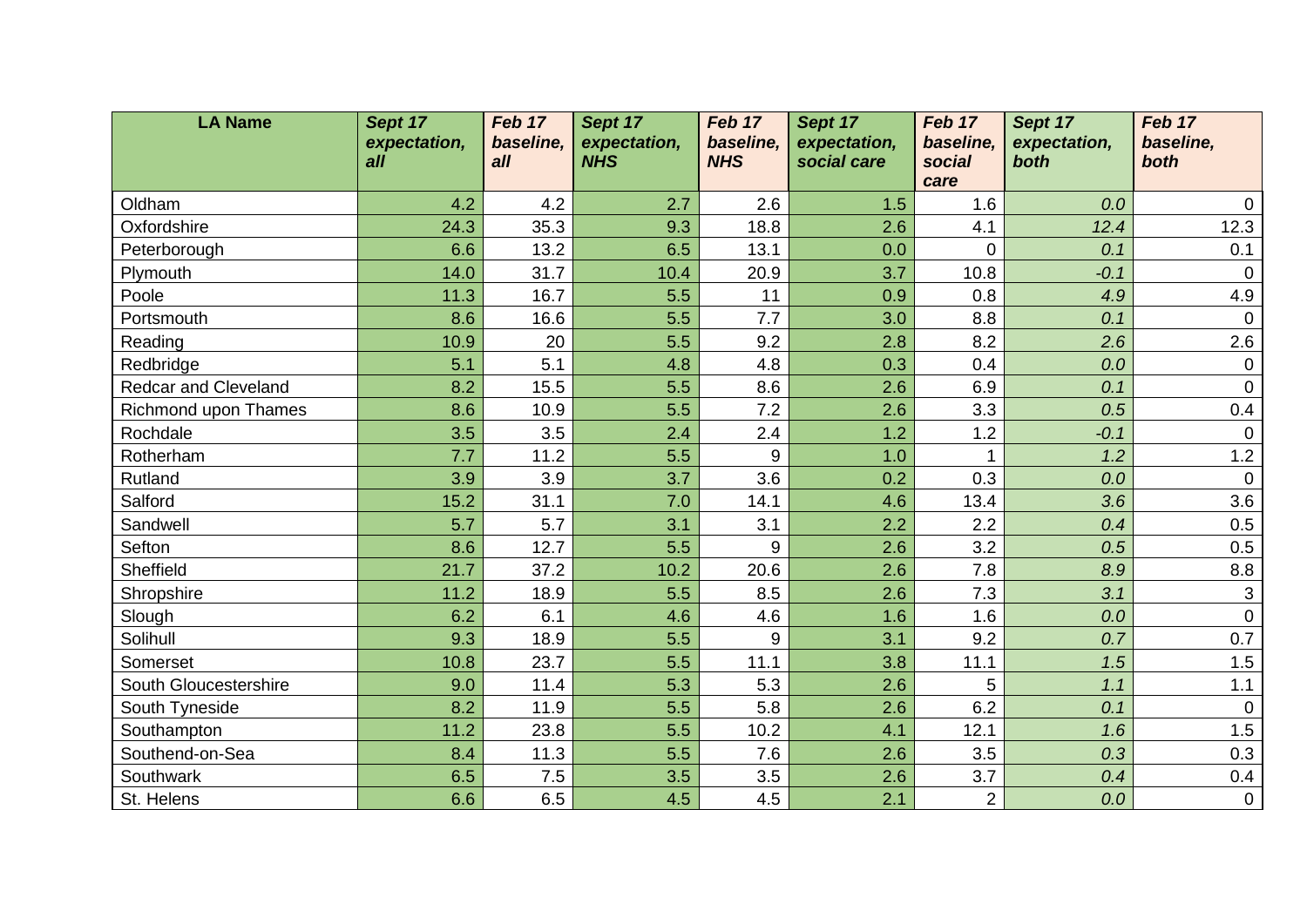| <b>LA Name</b>                | Sept 17      | Feb 17    | Sept 17      | Feb 17     | Sept 17      | Feb 17         | Sept 17      | Feb 17         |
|-------------------------------|--------------|-----------|--------------|------------|--------------|----------------|--------------|----------------|
|                               | expectation, | baseline, | expectation, | baseline,  | expectation, | baseline,      | expectation, | baseline,      |
|                               | all          | all       | <b>NHS</b>   | <b>NHS</b> | social care  | social<br>care | both         | both           |
| Staffordshire                 | 9.7          | 19.5      | 5.5          | 8.6        | 3.4          | 10.1           | 0.8          | 0.8            |
| Stockport                     | 13.1         | 27        | 5.5          | 8.5        | 5.7          | 16.7           | 1.9          | 1.9            |
| Stockton-on-Tees              | 5.1          | 5         | 3.9          | 4.5        | 1.2          | 0.6            | 0.0          | $\overline{0}$ |
| Stoke-on-Trent                | 20.0         | 40.8      | 15.9         | 32         | 2.6          | 7.3            | 1.5          | 1.5            |
| <b>Suffolk</b>                | 9.0          | 16.9      | 5.5          | 7.9        | 2.9          | 8.5            | 0.6          | 0.5            |
| Sunderland                    | 3.3          | 3.3       | 1.8          | 1.8        | 1.5          | 1.5            | 0.0          | $\mathbf 0$    |
| Surrey                        | 8.6          | 10.5      | 5.5          | 7.1        | 2.6          | 3              | 0.5          | $0.5\,$        |
| Sutton                        | 6.0          | 6.6       | 3.4          | 3.4        | 2.6          | 3.2            | 0.0          | $\mathbf 0$    |
| Swindon                       | 8.9          | 10.5      | 5.1          | 5          | 2.6          | 4.3            | 1.2          | 1.2            |
| Tameside                      | 10.8         | 25        | 5.5          | 9.5        | 5.2          | 15.4           | 0.1          | 0.1            |
| <b>Telford and Wrekin</b>     | 7.2          | 8.3       | 3.3          | 3.3        | 2.6          | 3.7            | 1.3          | 1.3            |
| Thurrock                      | 7.9          | 12.1      | 4.7          | 4.6        | 2.6          | 6.9            | 0.6          | 0.6            |
| Torbay                        | 6.9          | 7.4       | 4.0          | 4          | 2.6          | 3              | 0.3          | 0.4            |
| <b>Tower Hamlets</b>          | 5.7          | 5.6       | 4.5          | 4.5        | 1.2          | 1.2            | 0.0          | $\overline{0}$ |
| <b>Trafford</b>               | 20.9         | 46.2      | 10.0         | 20.3       | 7.8          | 22.8           | 3.1          | 3.1            |
| Wakefield                     | 6.3          | 12.4      | 6.0          | 12.1       | 0.3          | 0.3            | 0.0          | $\mathbf 0$    |
| Walsall                       | 4.7          | 7.4       | 2.1          | 2.1        | 2.6          | 5.4            | 0.0          | $\overline{0}$ |
| <b>Waltham Forest</b>         | 6.4          | 6.6       | 2.7          | 2.7        | 2.6          | 2.8            | 1.1          | 1.1            |
| Wandsworth                    | 4.5          | 4.5       | 3.1          | 3.1        | 1.3          | 1.3            | 0.1          | $\mathbf 0$    |
| Warrington                    | 8.2          | 10.1      | 5.5          | 6.8        | 2.6          | 3.3            | 0.1          | $\mathbf 0$    |
| Warwickshire                  | 10.1         | 21.8      | 5.5          | 9          | 4.2          | 12.4           | 0.4          | 0.4            |
| <b>West Berkshire</b>         | 11.9         | 23.7      | 5.5          | 10.3       | 3.6          | 10.7           | 2.8          | 2.7            |
| <b>West Sussex</b>            | 10.2         | 18.5      | 6.5          | 13.1       | 2.6          | 4.3            | 1.1          | 1.1            |
| Westminster                   | 5.9          | 5.9       | 4.8          | 4.8        | 1.1          | 1.1            | 0.0          | $\overline{0}$ |
| Wigan                         | 5.6          | 7.8       | 2.4          | 2.4        | 2.6          | 4.9            | 0.6          | 0.5            |
| Wiltshire                     | 11.2         | 23.3      | 7.3          | 14.8       | 2.6          | 7.3            | 1.3          | 1.3            |
| <b>Windsor and Maidenhead</b> | 9.5          | 16.6      | 6.2          | 12.6       | 2.6          | 3.3            | 0.7          | 0.7            |